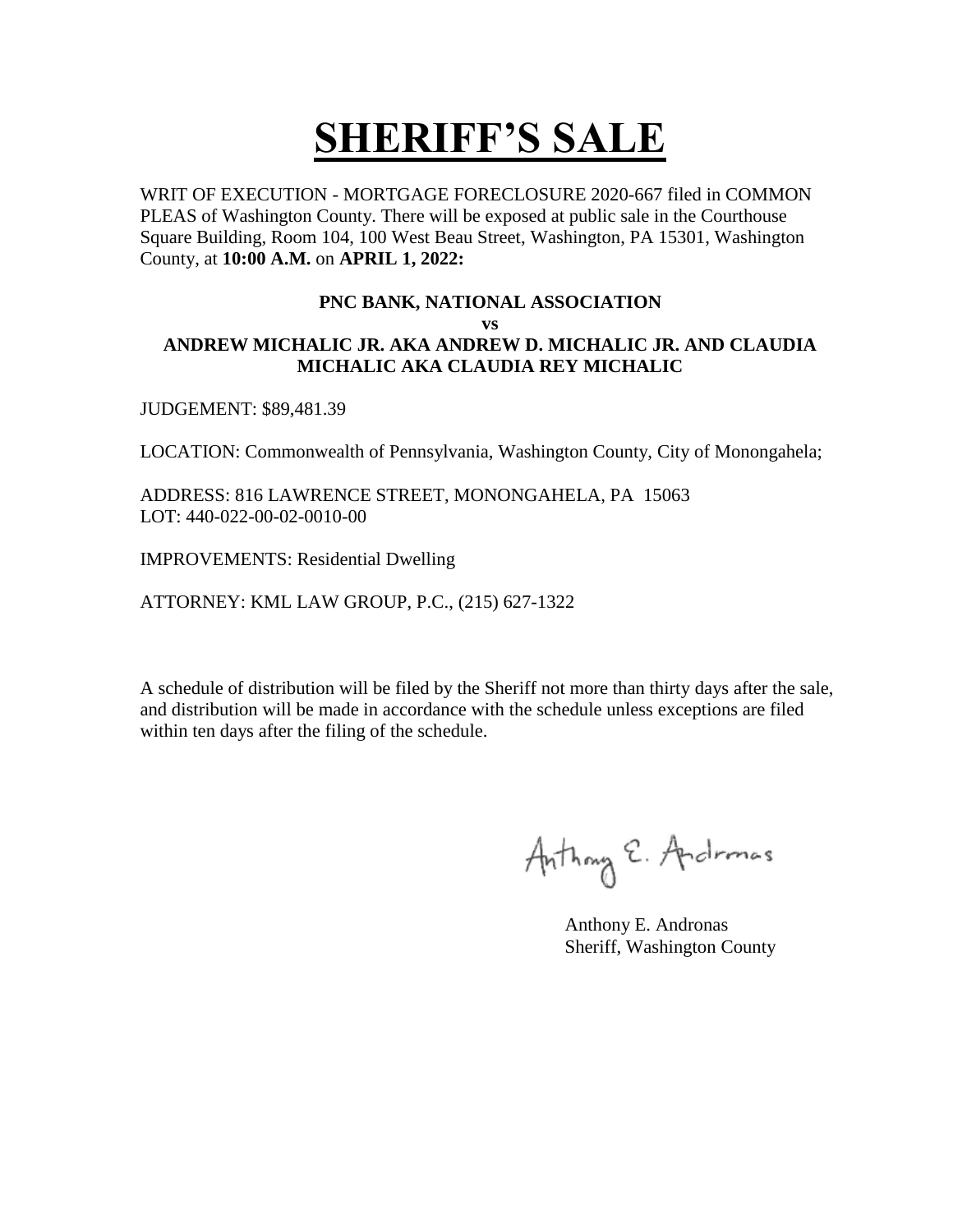WRIT OF EXECUTION - MORTGAGE FORECLOSURE 2010-2368 filed in COMMON PLEAS of Washington County. There will be exposed at public sale in the Courthouse Square Building, Room 104, 100 West Beau Street, Washington, PA 15301, Washington County, at **10:00 A.M.** on **APRIL 1, 2022:** 

#### **CITY OF WASHINGTON vs CONNIE PATTERSON**

JUDGEMENT: \$6,216.38

LOCATION: Commonwealth of Pennsylvania, Washington County, City of Washington;

ADDRESS: 466 EWING STREET, WASHINGTON, PA 15301 LOT: 780-006-00-02-0006-00

IMPROVEMENTS: Residential Dwelling

ATTORNEY: PORTNOFF LAW ASSOCIATES, LTD, (866) 720-9748

Anthony E. Andromas

 Anthony E. Andronas Sheriff, Washington County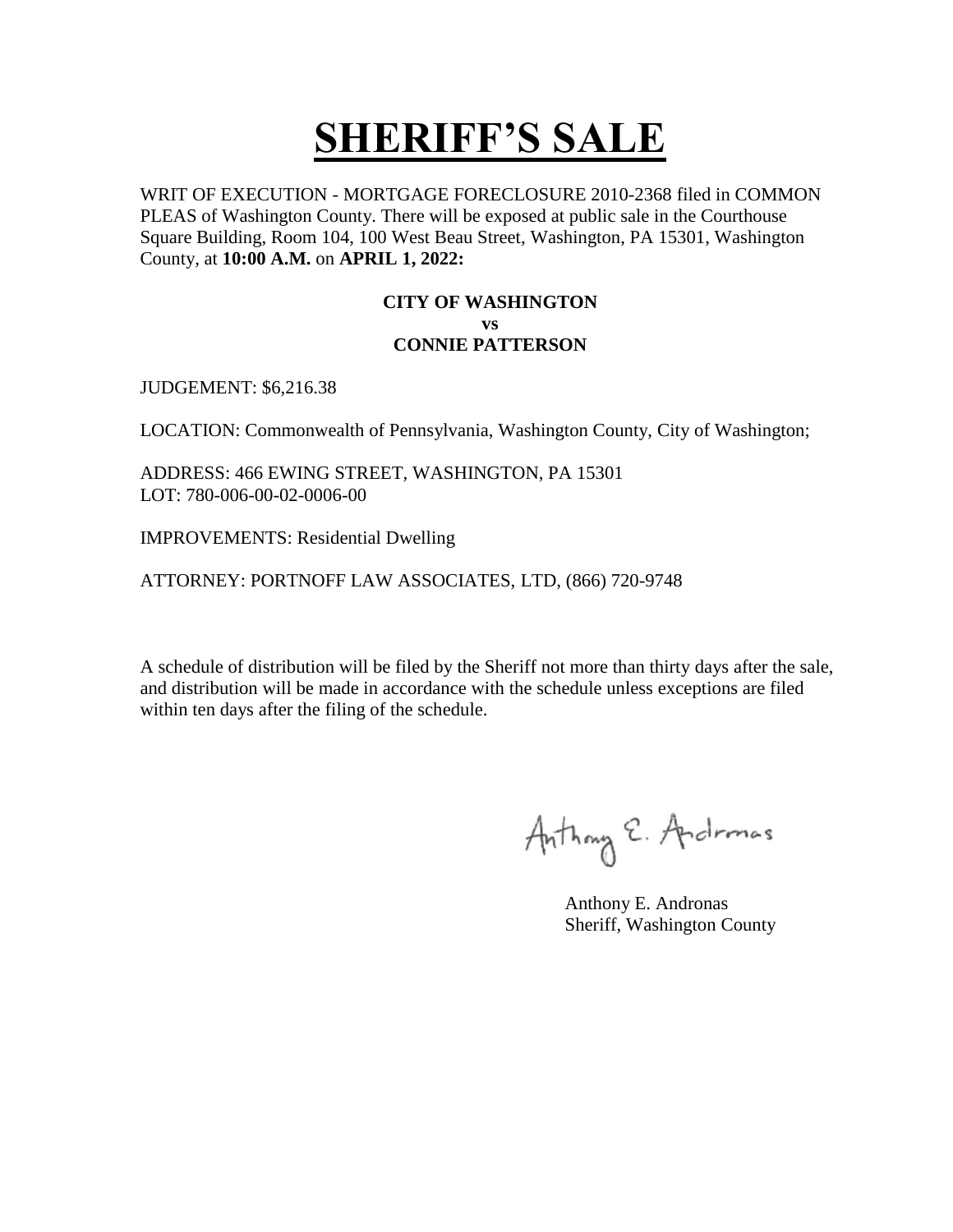WRIT OF EXECUTION - MORTGAGE FORECLOSURE 2018-2529 filed in COMMON PLEAS of Washington County. There will be exposed at public are in the Courthouse Square Building, Room 104, 100 West Beau Street, Washington, PA 15301, Washington County, at **10:00 A.M.** on **APRIL 1, 2022:** 

#### **NATIONSTAR MORTGAGE, LLC Q/b/a MR. COOPER**

**vs SHEILA M. DOMHOFF**

JUDGEMENT: \$16,462

LOCATION: Commonwealth of Pennsylvania, Washington County, Donora Borough;

ADDRESS: 344 & 346 WISE STREET, DONORA, PA 15033 LOT: 240-023-00-05-0003-00

IMPROVEMENTS: Residential Dwelling

ATTORNEY: LOGS LEGAL GROUP LLP, (610) 278-6800

Anthony E. Andromas

 Anthony E. Andronas Sheriff, Washington County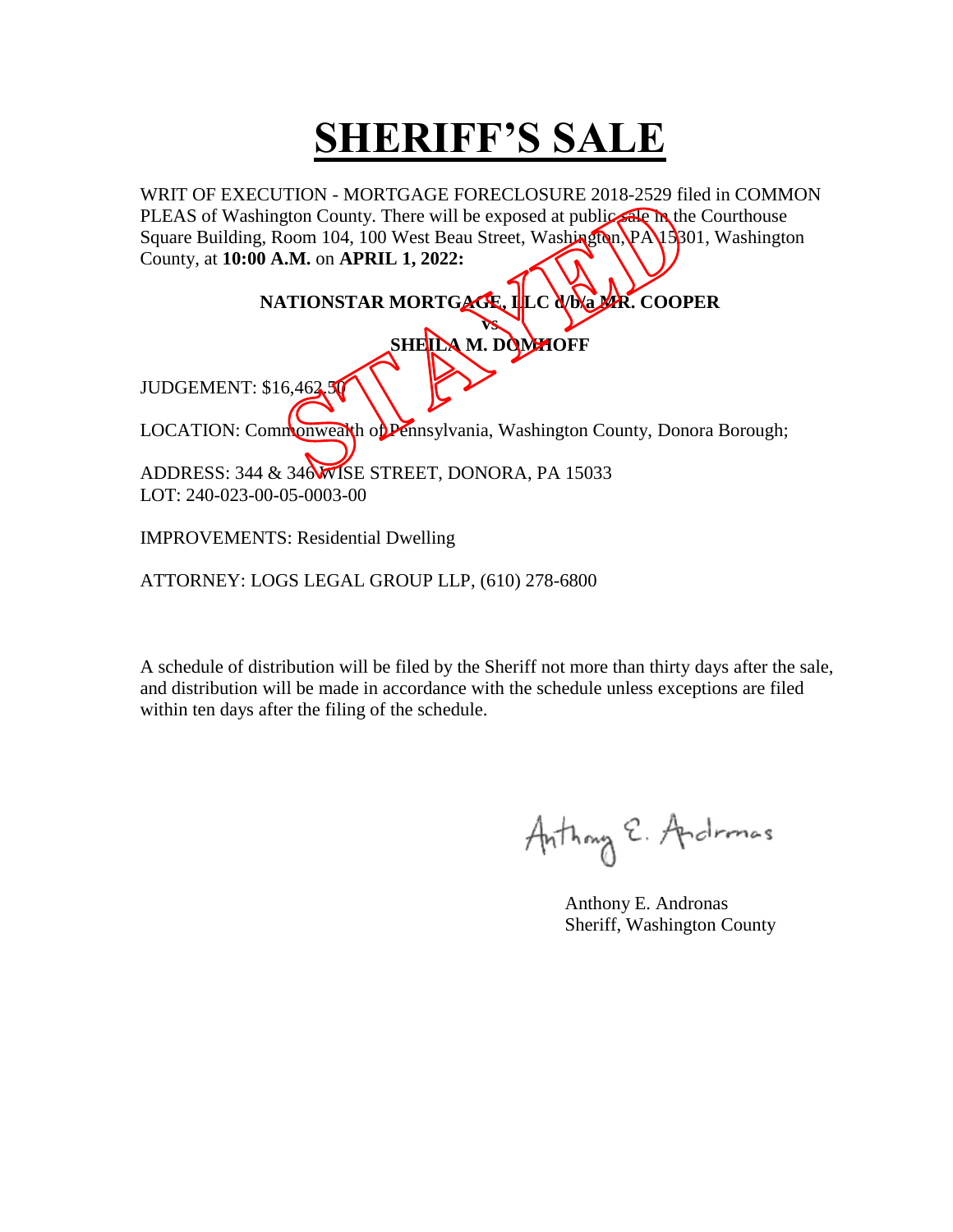WRIT OF EXECUTION - MORTGAGE FORECLOSURE 2018-3102 filed in COMMON PLEAS of Washington County. There will be exposed at public sale in the Courthouse Square Building, Room 104, 100 West Beau Street, Washington, RA 15301, Washington County, at **10:00 A.M.** on **APRIL 1, 2022:** 

| PNC BANK, NATIONAL ASSOCIATION                                                   |
|----------------------------------------------------------------------------------|
| VS<br>JASON LORRAKA LASON STARR                                                  |
| JUDGEMENT: \$301,835                                                             |
| LOCATION: Commonwealth of Pennsylvania, Washington Collecty, North Franklin Twp; |
| ADDRESS: 236 WVERLOOK DRIVE WASHINGTONPA 15301<br>$310-00211-05-0013-00$         |
| MPROVEMENTS: Residential Wyelling                                                |
| ATTORNEY: KNILLAWGNOUP, P.C., (215) 627-1322                                     |
|                                                                                  |
|                                                                                  |

Anthony E. Andronas

 Anthony E. Andronas Sheriff, Washington County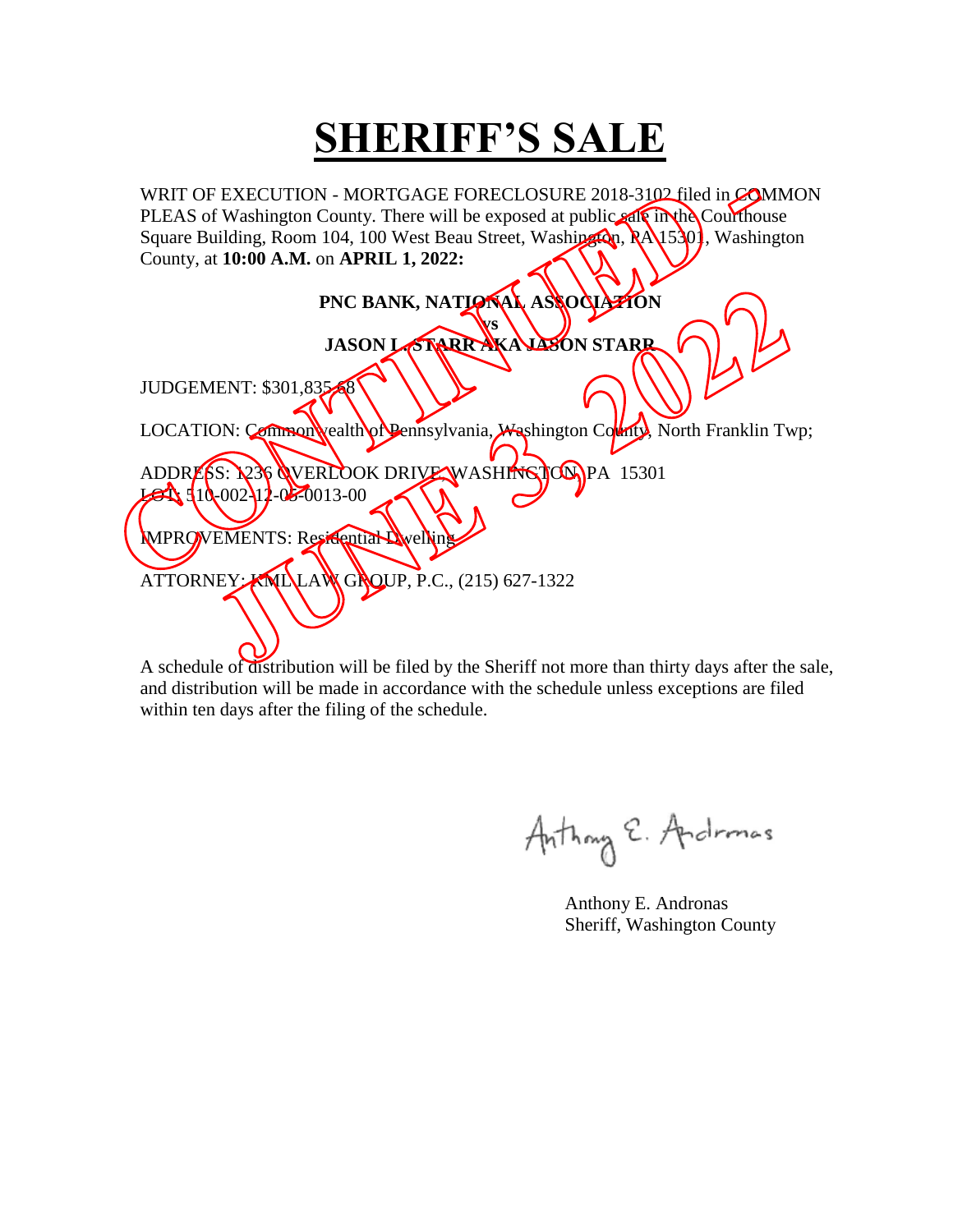WRIT OF EXECUTION - MORTGAGE FORECLOSURE 2017-3385 filed in COMMON PLEAS of Washington County. There will be exposed at public are in the Courthouse Square Building, Room 104, 100 West Beau Street, Washington, PA 15301, Washington County, at **10:00 A.M.** on **APRIL 1, 2022:** 

| CITY OF WASHINGTON                                                             |
|--------------------------------------------------------------------------------|
| PAUL E. WARE AND DERRI WARE                                                    |
|                                                                                |
| <b>JUDGEMENT: \$1,471.73</b>                                                   |
| LOCATION: Commonwealth of Pennsylvania, Washington County, City of Washington; |
| ADDRESS: 624 NORTH FRANKLIN STREET, WASHINGTON, PA 15301                       |
| LOT: 760-015-00-01-0029-00                                                     |

IMPROVEMENTS: Residential Dwelling

ATTORNEY: PORTNOFF LAW ASSOCIATES, LTD, (866) 720-9748

Anthony E. Andronas

 Anthony E. Andronas Sheriff, Washington County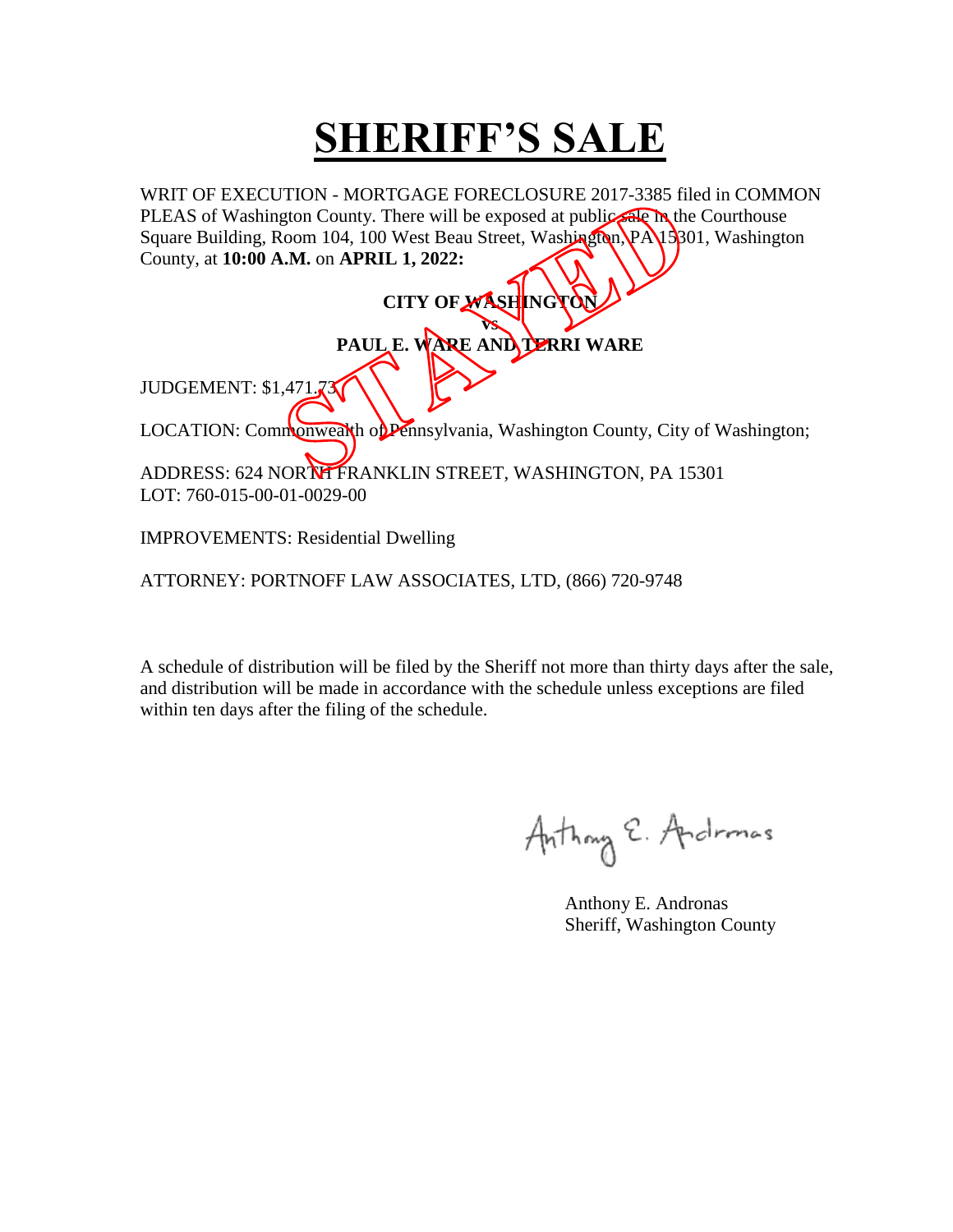WRIT OF EXECUTION - MORTGAGE FORECLOSURE 2021-3651 filed in COMMON PLEAS of Washington County. There will be exposed at public sale in the Courthouse Square Building, Room 104, 100 West Beau Street, Washington, PA 15301, Washington County, at **10:00 A.M.** on **APRIL 1, 2022:** 

#### **WILMINGTON SAVINGS FUND SOCIETY, FSB, D/B/A CHRISTIANA TRUST, AL**

#### **vs JPA, LLC, Mortgagor(s) and Record Owner(s) & JERRY WENDELL WOODS, Guarantor**

JUDGEMENT: \$99,348.12

LOCATION: Commonwealth of Pennsylvania, Washington County, California Borough;

ADDRESS: 501 WOOD STREET, CALIFORNIA, PA 15419 LOT: 080-009-00-03-0003-00

IMPROVEMENTS: Residential Dwelling

ATTORNEY: HILL WALLACK LLP, (215) 579-7700

Anthony E. Andromas

 Anthony E. Andronas Sheriff, Washington County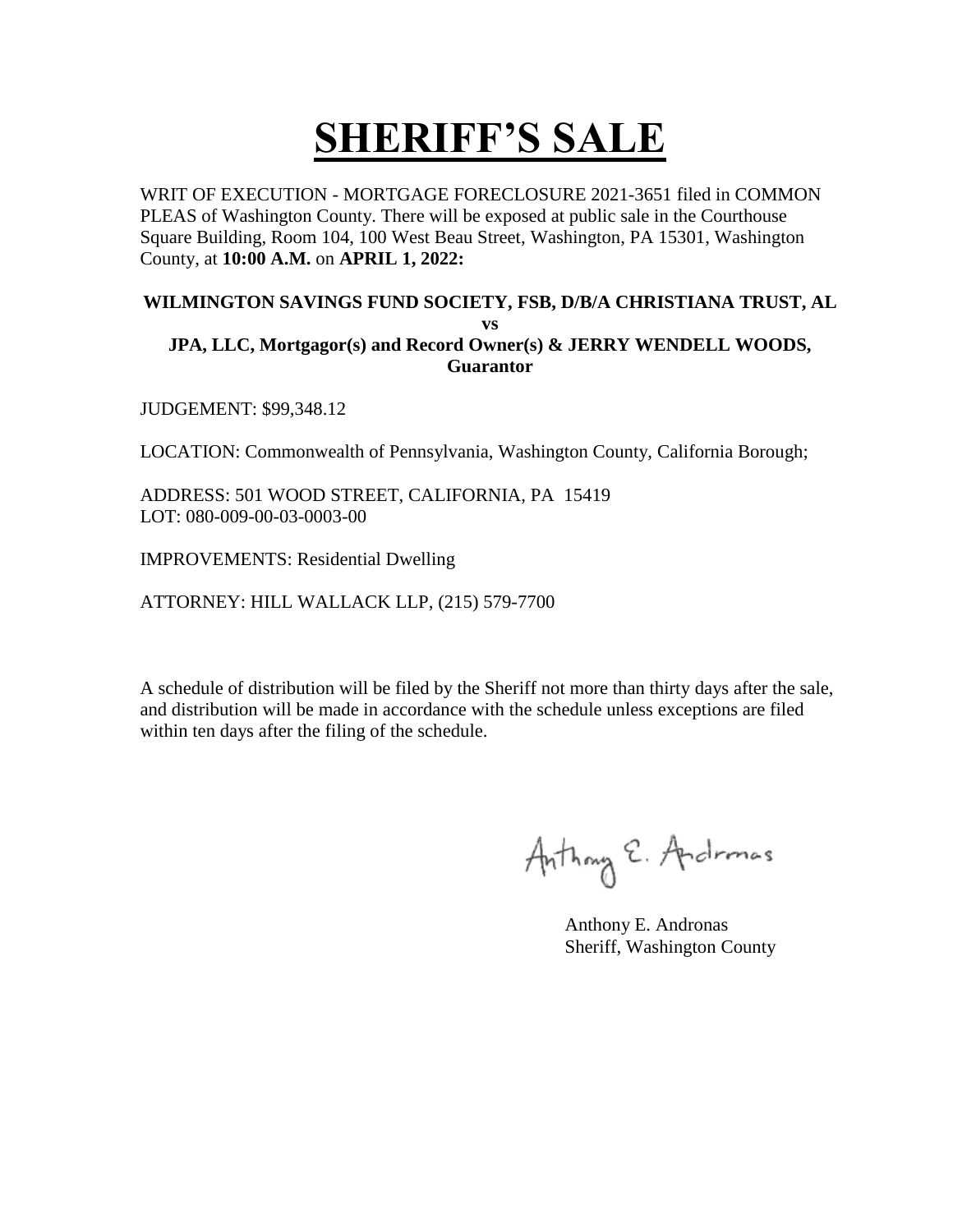WRIT OF EXECUTION - MORTGAGE FORECLOSURE 2016-4093 filed in COMMON PLEAS of Washington County. There will be exposed at public sale in the Courthouse Square Building, Room 104, 100 West Beau Street, Washington, PA 15301, Washington County, at **10:00 A.M.** on **APRIL 1, 2022:** 

#### **CITY OF WASHINGTON vs JOGO TRUST & JAN ONDRA, TRUSTEE**

JUDGEMENT: \$1,584.41

LOCATION: Commonwealth of Pennsylvania, Washington County, City of Washington;

ADDRESS: 325 CENTRAL AVENUE, WASHINGTON, PA 15301 LOT: 760-003-00-03-0016-00

IMPROVEMENTS: Residential Dwelling

ATTORNEY: PORTNOFF LAW ASSOCIATES, LTD, (866) 720-9748

Anthony E. Andromas

 Anthony E. Andronas Sheriff, Washington County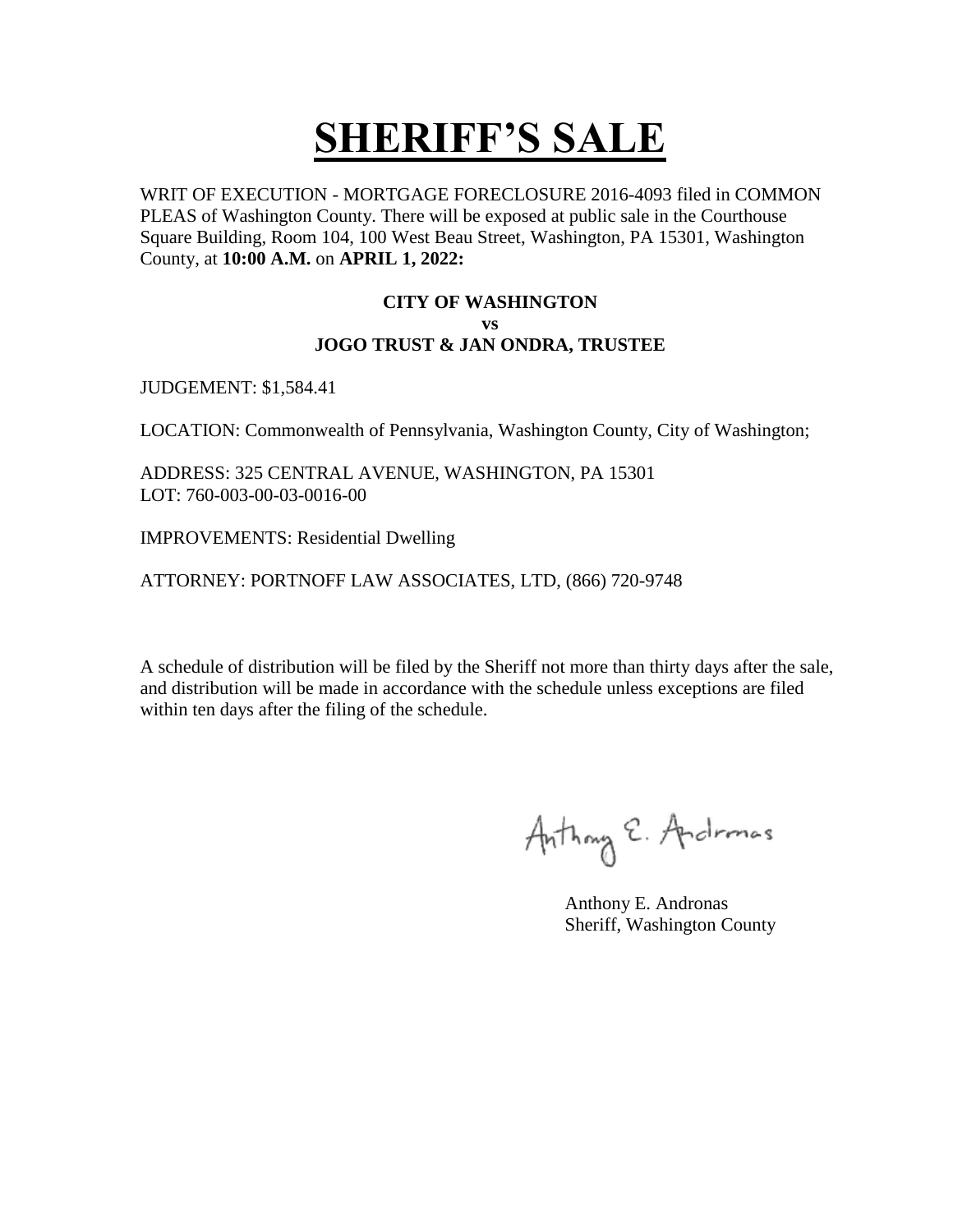WRIT OF EXECUTION - MORTGAGE FORECLOSURE 2015-4218 filed in COMMON PLEAS of Washington County. There will be exposed at public sale in the Courthouse Square Building, Room 104, 100 West Beau Street, Washington, PA 15301, Washington County, at **10:00 A.M.** on **APRIL 1, 2022:** 

#### **CITY OF WASHINGTON vs CHERYL ANN MCGILL**

JUDGEMENT: \$1,636.40

LOCATION: Commonwealth of Pennsylvania, Washington County, City of Washington;

ADDRESS: 419 LOCUST AVENUE, WASHINGTON, PA 15301 LOT: 760-010-00-02-0013-00

IMPROVEMENTS: Residential Dwelling

ATTORNEY: PORTNOFF LAW ASSOCIATES, LTD, (866) 720-9748

Anthony E. Andromas

 Anthony E. Andronas Sheriff, Washington County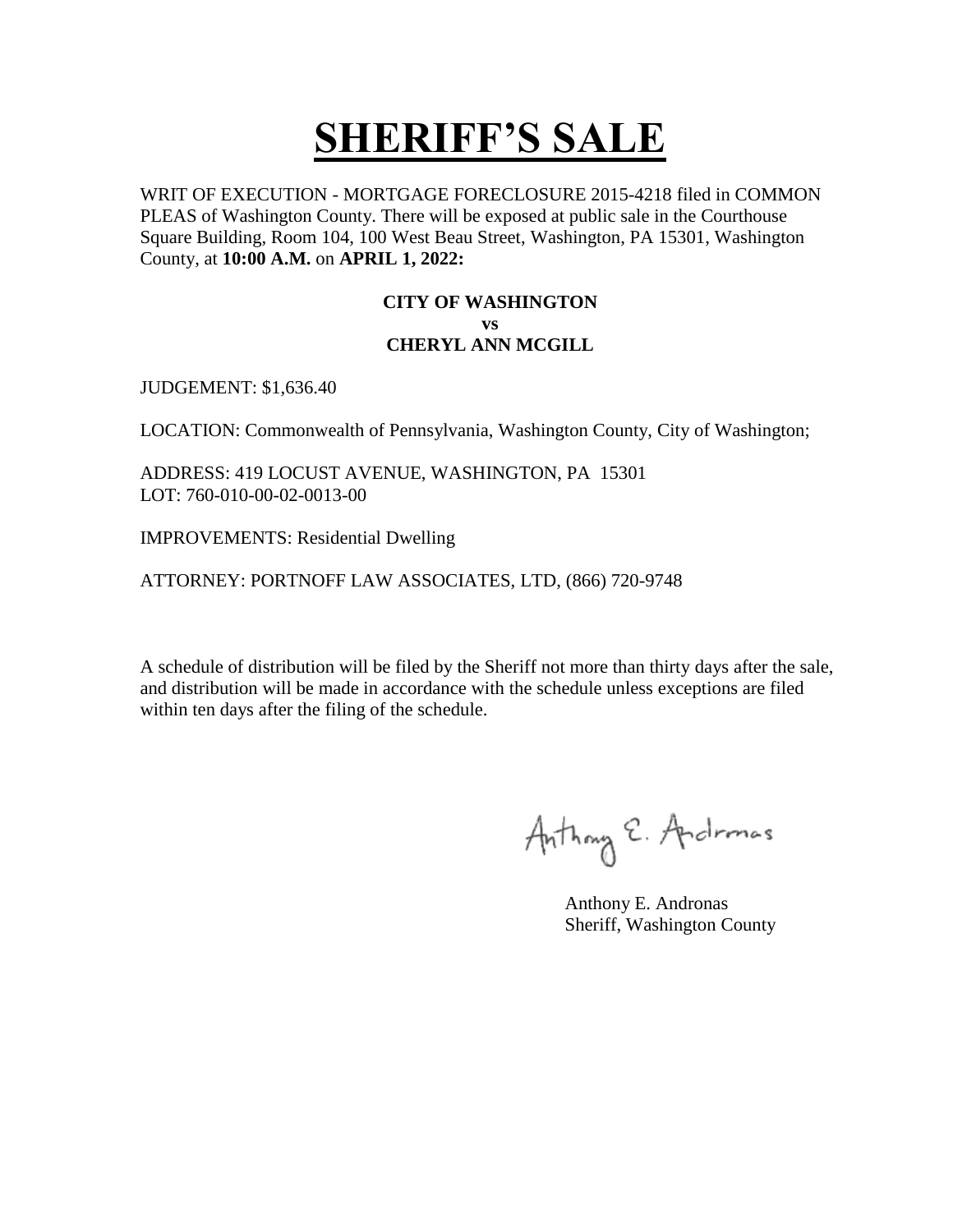WRIT OF EXECUTION - MORTGAGE FORECLOSURE 2021-4242 filed in COMMON PLEAS of Washington County. There will be exposed at public sale in the Courthouse Square Building, Room 104, 100 West Beau Street, Washington, RA 15301, Washington County, at **10:00 A.M.** on **APRIL 1, 2022:**   $\sim$  11

|                                                                                     | TRINITY FINANCIAL SERVICES ZLC |  |
|-------------------------------------------------------------------------------------|--------------------------------|--|
|                                                                                     | VS                             |  |
|                                                                                     | <b>ROBERT AMEGELA</b>          |  |
|                                                                                     |                                |  |
| JUDGEMENT: \$53,636.98                                                              |                                |  |
| LOCATION: Common vealth of Pennsylvania, <i>X</i> ashington County, Donora Borough; |                                |  |
|                                                                                     |                                |  |
| ADDRESS: 40814TH STREET, DONGRA, PA715033                                           |                                |  |
| $\cancel{\mathcal{L}}$ $\frac{140}{00400}$ 02-0014-00 & 240-004-00-03-0012-00       |                                |  |
| MPROVEMENTS: Residential Dwelling                                                   |                                |  |
|                                                                                     |                                |  |
| ATTORNEY: LEOROLIA& ASSOCIATES PLLC, (914) 219-5787                                 |                                |  |
|                                                                                     |                                |  |
|                                                                                     |                                |  |
|                                                                                     |                                |  |

Anthony E. Andronas

 Anthony E. Andronas Sheriff, Washington County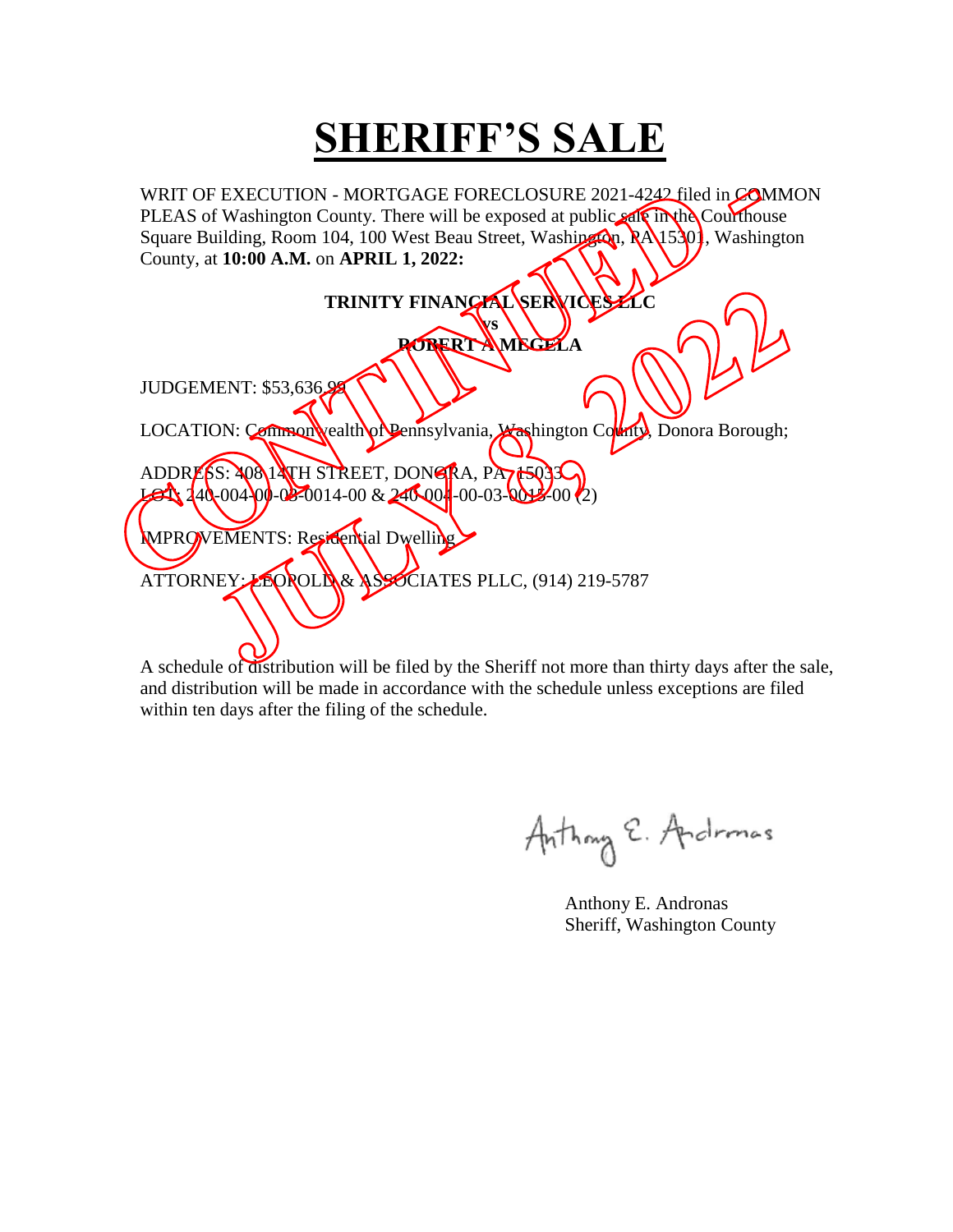WRIT OF EXECUTION - MORTGAGE FORECLOSURE 2012-4447 filed in COMMON PLEAS of Washington County. There will be exposed at public sale in the Courthouse Square Building, Room 104, 100 West Beau Street, Washington, PA 15301, Washington County, at **10:00 A.M.** on **APRIL 1, 2022:** 

#### **LEGACY MORTGAGE ASSET TRUST 2019-GS7 vs ANGELA M. SLUSARCZYK**

JUDGEMENT: \$49,180.33

LOCATION: Commonwealth of Pennsylvania, Washington County, West Brownsville Boro

ADDRESS: 400 ADAMS AVENUE, BROWNSVILLE, PA 15417 LOT: 675-019-00-01-0017-00

IMPROVEMENTS: Residential Dwelling

ATTORNEY: PINCUS LAW GROUP PLLC, (484) 575-2201

Anthony E. Andromas

 Anthony E. Andronas Sheriff, Washington County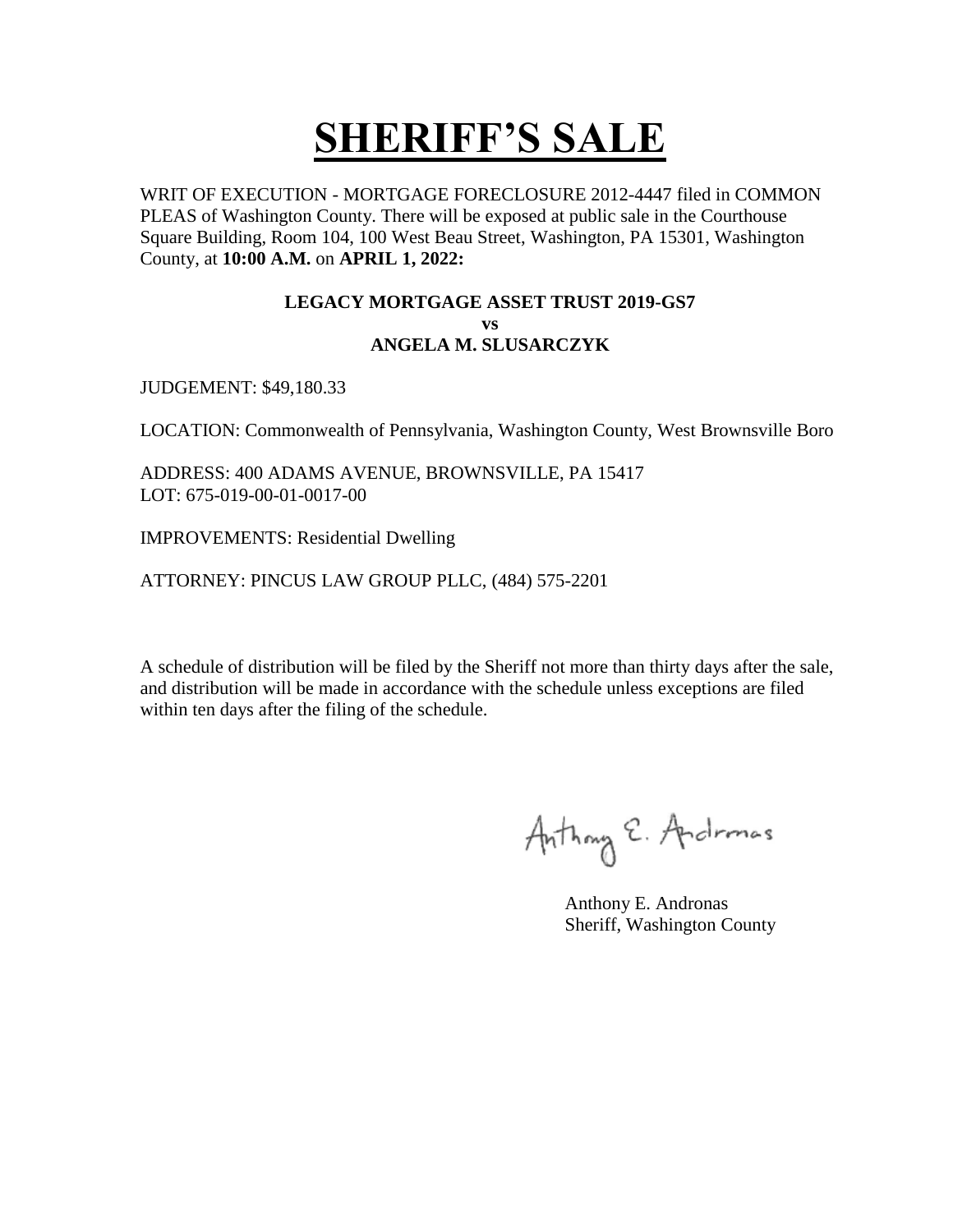WRIT OF EXECUTION - MORTGAGE FORECLOSURE 2021-5421 filed in COMMON PLEAS of Washington County. There will be exposed at public sale in the Courthouse Square Building, Room 104, 100 West Beau Street, Washington, PA 15301, Washington County, at **10:00 A.M.** on **APRIL 1, 2022:** 

#### **PNC BANK, NATIONAL ASSOCIATION vs SHIRLEY DIETZ**

JUDGEMENT: \$125,121.48

LOCATION: Commonwealth of Pennsylvania, Washington County, South Franklin Twp;

ADDRESS: 3086 INVESTORS ROAD, WASHINGTON, PA 15301 LOT: 590-005-03-03-0010-00

IMPROVEMENTS: Residential Dwelling

ATTORNEY: KML LAW GROUP, P.C., (215) 627-1322

Anthony E. Andromas

 Anthony E. Andronas Sheriff, Washington County